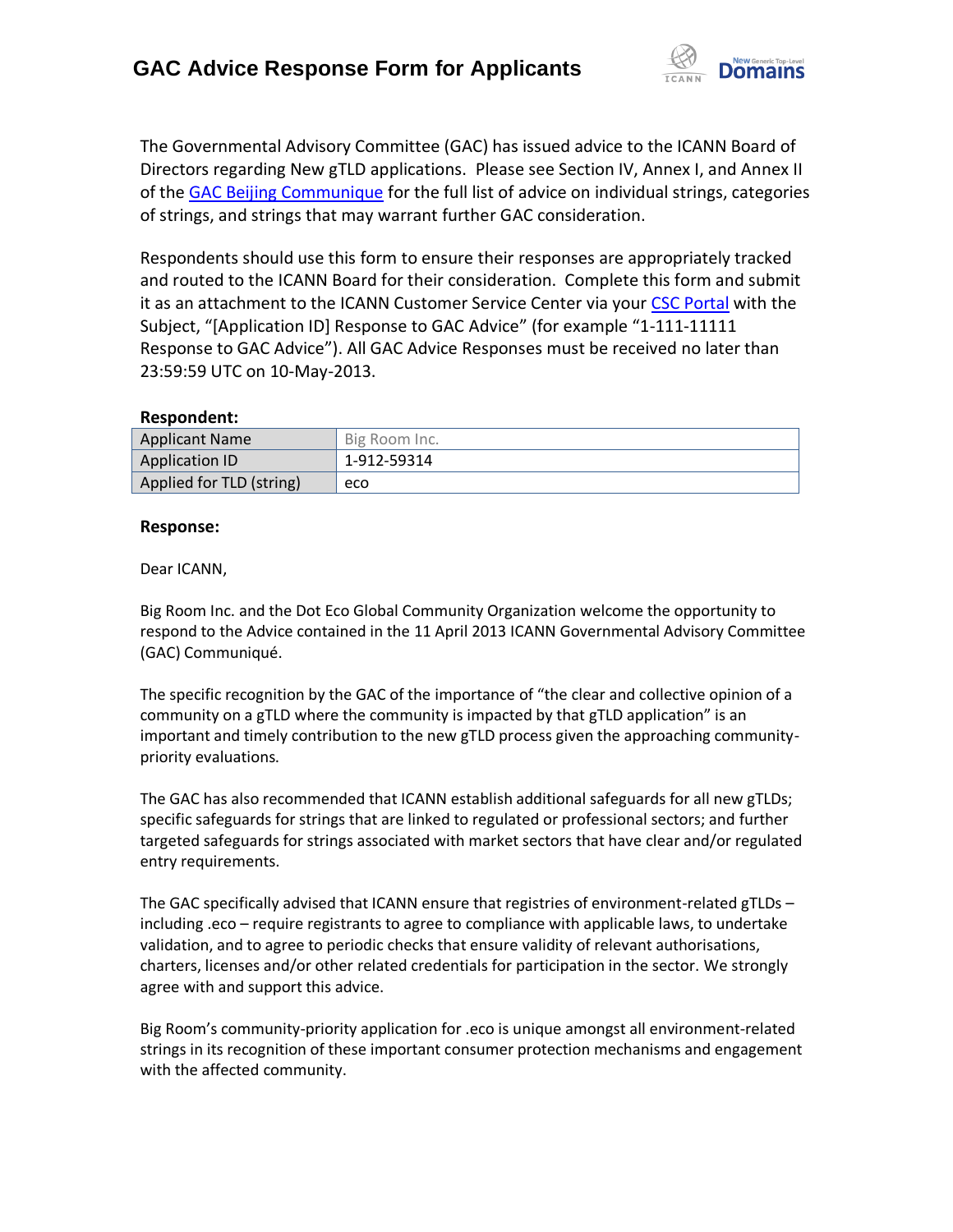## **GAC Advice Response Form for Applicants**



This commitment to maximizing community benefit from the .eco domain and minimizing harm is reflected in the .Eco Consensus, a charter for the .eco domain negotiated with leading members of the environmental community.

As evidenced by our approach to date, we firmly believe that the Internet user more likely to be harmed by environment-related gTLD registries that do not require compliance with applicable laws and validation of environmental credentials, than by registries that do.

The "Regeneration Consumer Study " is an online survey of consumer attitudes, motivations and behaviours around sustainable consumption among 6,224 respondents in six major international markets (Brazil, China, Germany, India, United Kingdom and United States). It was developed by BBMG, GlobeScan and SustainAbility and fielded during September and October 2012.

The study found that "consumers across all six markets look to certification seals or labels on product packaging (40%) as the most trusted source of information about whether a product is environmentally and socially responsible." This suggests that the average consumer finds external verification of environmental claims helpful.

The study also found that the least trusted source of information was traditional company communications. According to the study, "barely one in ten consumers rely on company advertisements or website content, reinforcing the perception that the most reliable claims often come from sources largely beyond a company's control." This suggests that the average consumer finds environmental claims that are not externally verified unhelpful.

This understanding that externally verified environmental claims are helpful while unverified environmental claims are unhelpful is a key basis for many government consumer protection policies on environmental claims.

To explore whether this extends to environment-related gTLDs, in February 2012 Vision Critical, on behalf of Big Room Inc., conducted a survey to understand public expectations of the term eco and of the .eco gTLD in particular. The results suggest that it does, with 58% of respondents indicating they would expect domain names ending in .eco (e.g. www.anyname.eco) to be members of an environmental organization, professional association or have made a specific commitment to the environment.

This is also a key reason why the environmental community has expressed a consensus view that the .eco gTLD should be 'community-designated'. Indeed, as Big Room Inc.'s .eco application explains:

"The purpose and principles outlined in the .ECO Policy Consensus define what .ECO will mean as an active expression of the goals, values and interests of the Community. All major international membership organizations (e.g. IUCN, WWF, Greenpeace), the largest global business and environment organizations (e.g. World Business Council for Sustainable Development, Green Economy Coalition), the largest international Community alliances (e.g. 350.org, TckTckTck) and the key global environmental reporting standards (e.g. Global Reporting Initiative, Carbon Disclosure Project) support the creation of .ECO as a Community TLD. The United Nations Environment Programme (UNEP) has been an observer to the .ECO community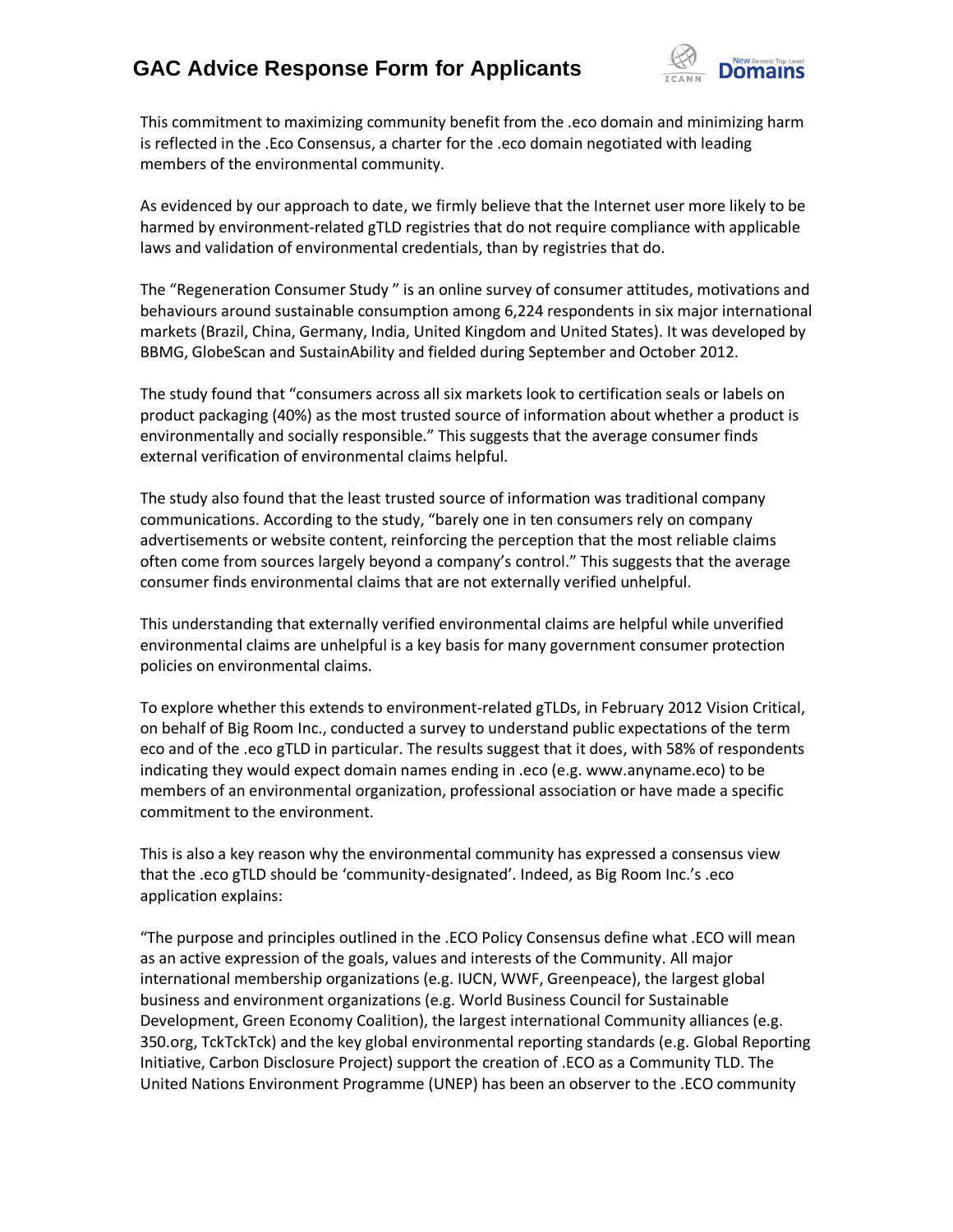## **GAC Advice Response Form for Applicants**



process since 2010. These institutions represent over 190 countries, 1,000 entities, and more than 10 million individual members."

This and other supporting evidence, in combination with community and governmental support, suggests that a safeguard-oriented approach to environment-related gTLDs is appropriate. The question then becomes how to implement it.

First, a mandatory "Additional Safeguards Specification" for affected gTLDs within the Registry Agreement that is based on these principles would be useful.

Second, guidance on how best to harmonise linkages between the PIC Specification, Section 2.19 & Specification 12 (for community-based gTLDs) and any new Additional Safeguards Specification in the Registry Agreement would also be helpful.

---

Big Room Inc. .Eco Application Compliance with GAC Proposed Safeguards ---

Big Room Inc., as .eco gTLD applicant on behalf of the environmental community, has translated the .Eco Policy Consensus – an environmental community charter for .eco – into a framework established by ICANN for the governance of community-based gTLDs.

This Consensus is the result of an independently mediated multi-stakeholder process that reflects public policy designed to protect Internet users and is representative of community interests and goals vis-à-vis the .eco gTLD.

Should Big Room Inc. be in a position to act as registry for the .eco gTLD on a community basis, we intend to comply with all recommended GAC safeguards in line with community expectations as explained in the .Eco Consensus.

Indeed, most if not all of these safeguards pre-exist in our responses to questions 18 & 20. We have also affirmed our intention to implement them by submitting a PIC Specification that covers our responses to these responses. We note that we were one of the only new gTLD applicants to take this step.

We look forward to ICANN guidance on how to integrate them into our application and/or registry agreement for the .eco gTLD, or through other mechanisms agreed by the community.

Sincerely,

Jacob Malthouse Co-founder & Director, Big Room Inc.

Trevor Bowden Co-founder & Director, Big Room Inc.

Richard McLellan